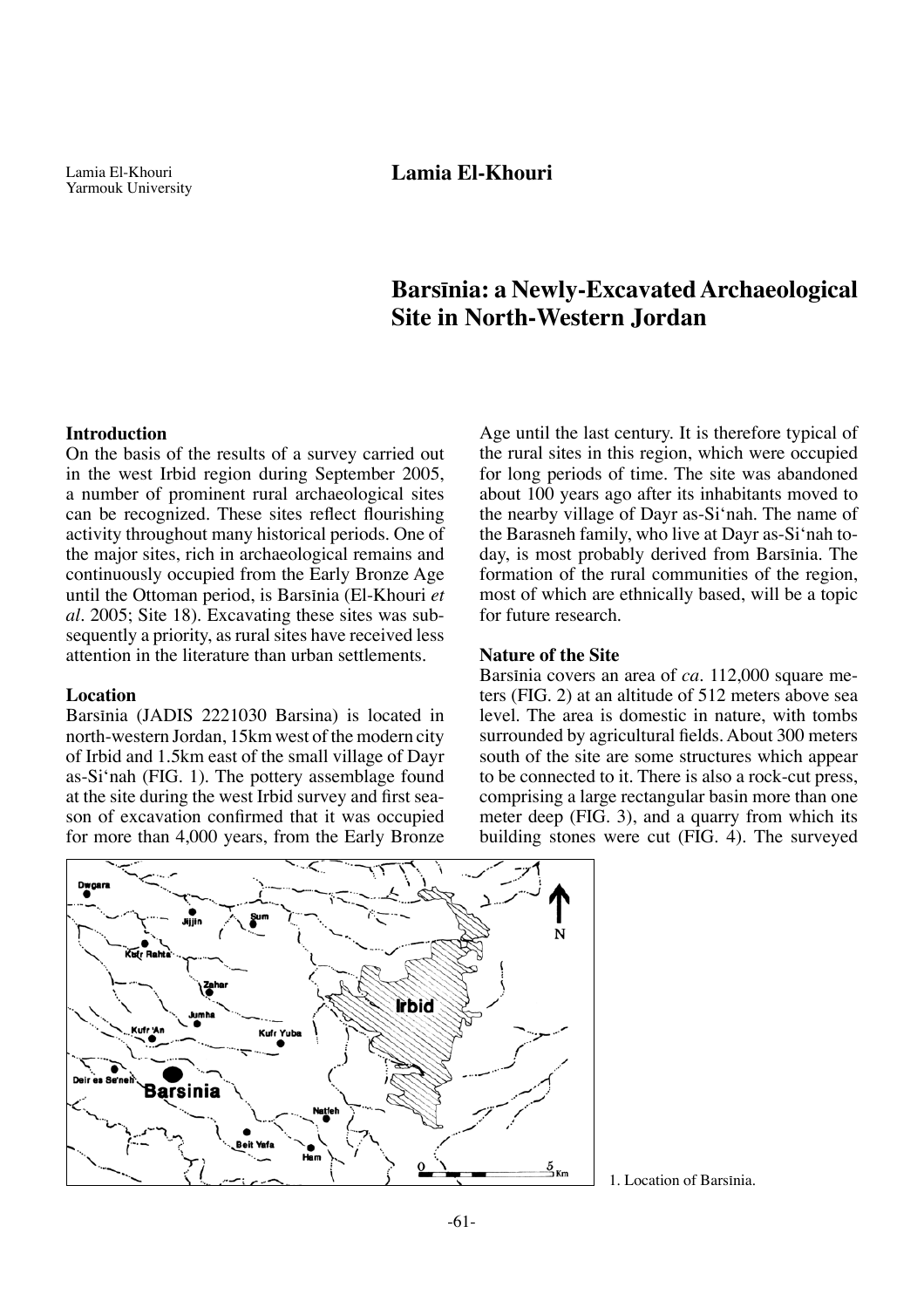

3. Press located south of the site. 4. Quarry located south of the site.

also recorded 17 cisterns, a number of caves, some partially walled-in, and traces of buildings within the overall area of the site (FIG. 5).

The settlement demonstrates that rural dwellings were established in the region in ancient times and were also common in the later periods, up to the

2. Site of Barsπnia, looking north-east.



present day. To date, our main source of information for most of the ancient rural sites in the region comes from archaeological survey. Unfortunately, although survey can provide information about site distribution and an indication of the intensity of occupation throughout the ages, it does not provide sufficiently



5. Aerial view of the site.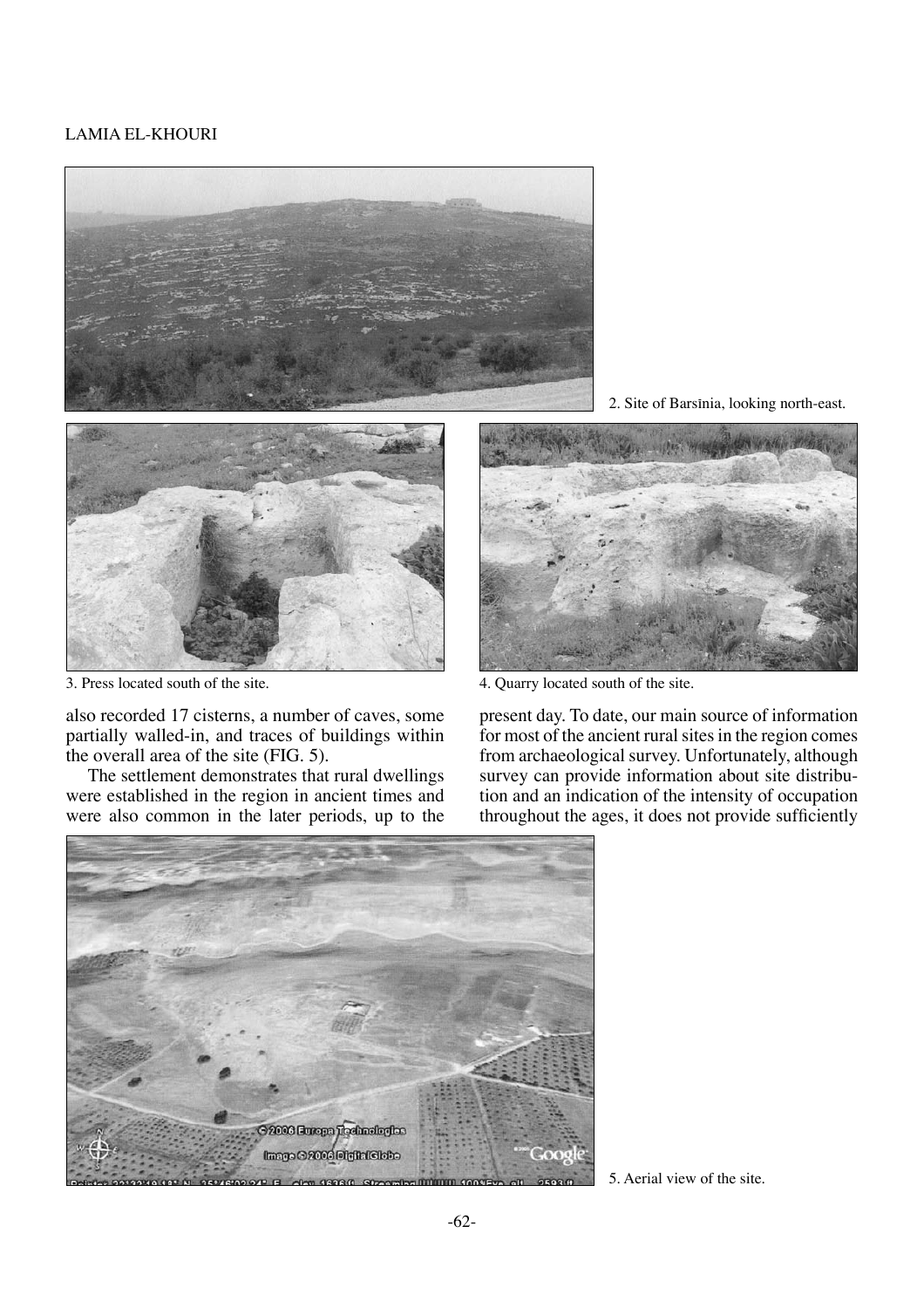detailed information about individual sites.

The landscape around Barsinia is typical of the Mediterranean highlands that make up most of north-western Jordan. Its ecological zones range from semi-arid to semi-humid. These highlands receive Jordan's highest levels of rainfall, have a generally cool climate and separate the Jordan valley and margins from the plains of the eastern desert. The soil at the site is of the type known as *terra rossa* or red Mediterranean soil (FIG. 6). It is situated in a region that forms part of the Mediterranean climatic zone, the main characteristics of which are winter rain and summer drought. It has a modest rainy season from November to March, followed by five completely rainless summer months between May and September. Winter temperatures average 5 to 10° C.; summer temperatures range between 25 and 30° C. The average annual rainfall is around 600 to 700 millimetres. In general, the climatic and geographical situation of the site is favourable for farming; indeed, the entire region is thought to be capable of yielding crops without irrigation. The plains around the site could be considered as cereal-producing areas.

Barsinia flourished and reached its peak during the Roman and Byzantine periods. It had direct contact with the large cities of the area, being just 15km south-west of Capitolias, 30km north of Gerasa and 20km east of Pella. It was one of the few sites with evidence for continuous occupation, even during the Hellenistic and Abbasid eras when there was a decline in both the number of sites and the population. Numerous imported objects at the site, especially during the Hellenistic, Roman and Byzantine

periods, show that at least some of the inhabitants engaged in activities other than agriculture.

## **Architectural Remains**

The nature of the dwelling houses at the site was revealed during the first season of excavation. The dwelling houses that were partly-excavated (FIG. 7a, b) suggest that several houses were grouped together in a single neighborhood. The architectural remains uncovered so far are of medium quality. The walls are mostly built of large cut and uncut stones. They were re-built in different phases, as demonstrated by the presence of blocked entrances. The upper-most levels of the walls were built of different types of re-used stone and both quality and technique vary. The floors were paved by stone slabs, parts of which were still preserved in some of rooms. However, other floors were destroyed and the stone slabs re-used in blocking entrances and re-building the upper levels of walls.

On the basis of the pottery, the site was occupied for a long period of time. Late Byzantine sherds are predominant, but Umayyad sherds were also found in large numbers, as well as late Roman and a few early Roman sherds. Individual Abbasid, Ayyubid / Mamluk, Fatimid, and Ottoman potsherds were also found.

Two test pits were dug down to the bedrock and encountered earlier phases of occupation. These test pits showed that some walls were built earlier than expected. According to pottery readings, the site was occupied from the Early Bronze Age onwards. The most visible period of occupation exposed in the test pits was Hellenistic. Two grain silos (FIG.



<sup>6.</sup> Agricultural fields around the site.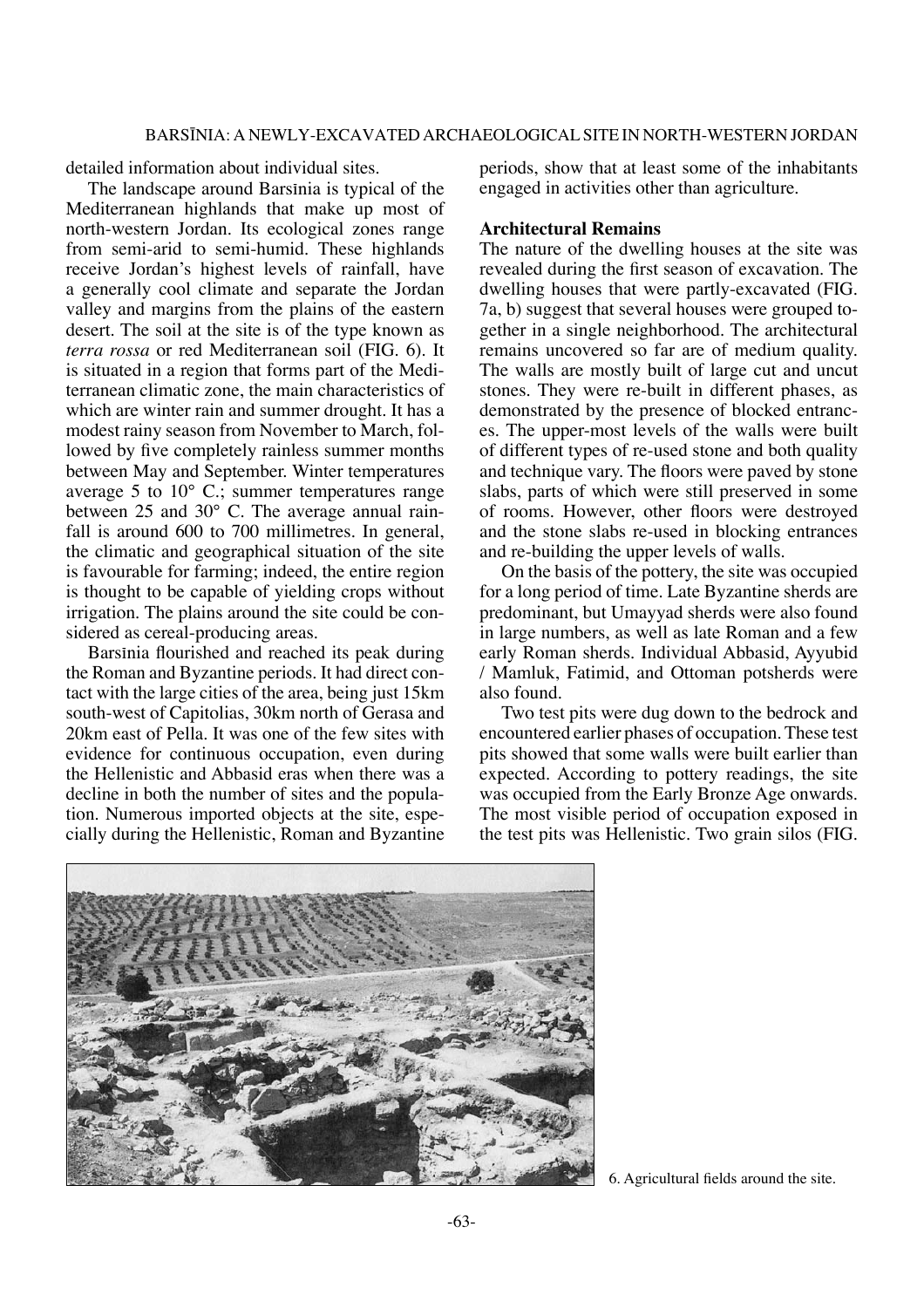

7a, b, c. Excavated plots in Area A.

8) and a Rhodian jar handle (FIG. 9) dated to the 2nd century BC were found.

## **Tombs**

Apart from the building remains, tombs are the most obvious monuments at the site and indicate the extent to which the countryside around the cities flourished. Barsinia was notable for the variety of its tombs. They are indicative of a high standard of living and productive economy, especially



8. Silo in area A.



9. Rhodian stamped amphora handle.

during the Hellenistic, Roman and Byzantine periods. They are also good evidence for the presence of wealthy individuals in the countryside. Four different types of tomb have been excavated: a chamber tomb with shaft entrance (FIG. 10a, b), a cave chamber tomb with horizontal entrance (FIG. 11), an individual simple rock-cut tomb (FIG. 12) and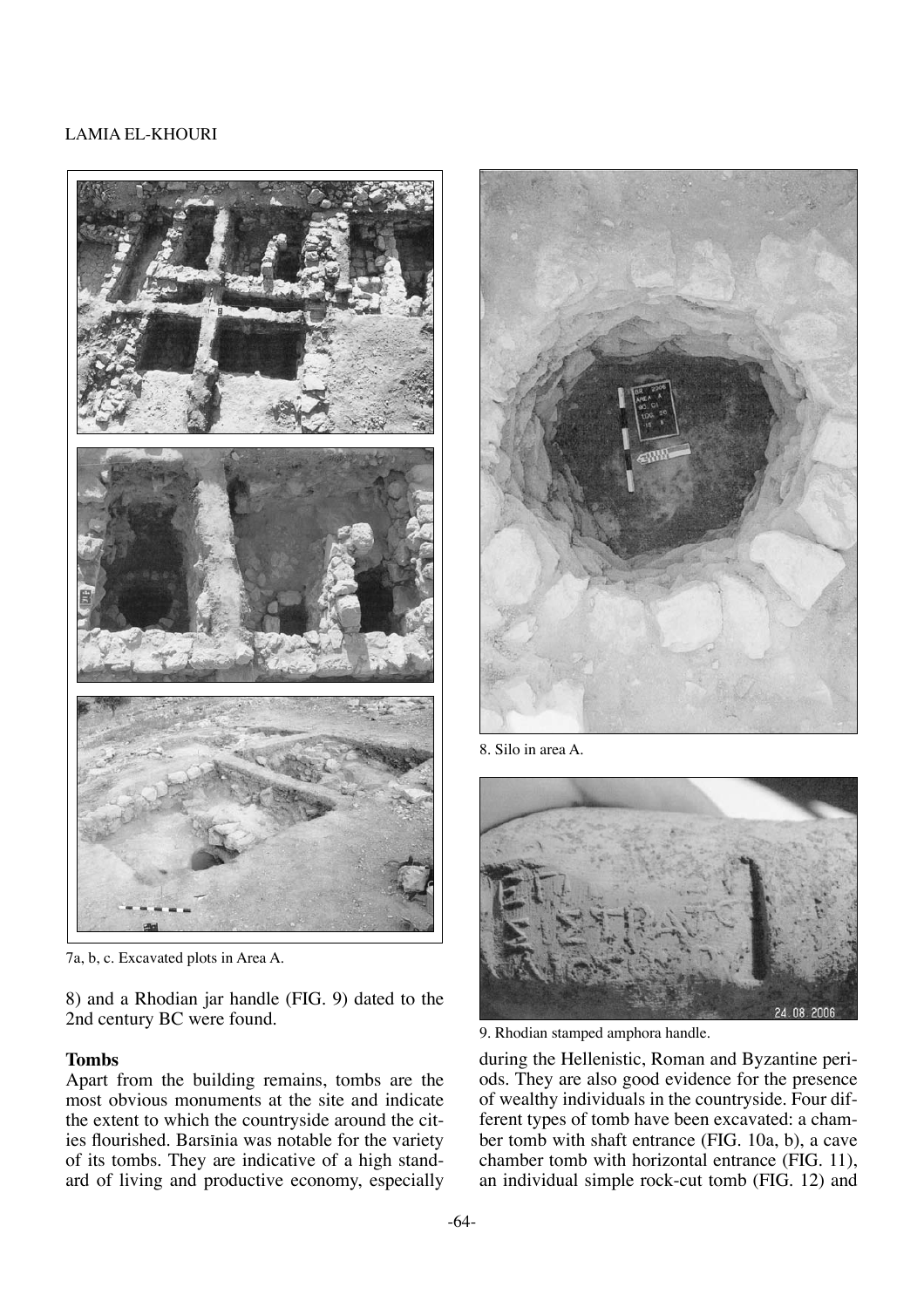



10a, b. Chamber tomb with shaft entrance.

a monumental built-up tomb (FIG. 13). The first three types are recognizable as the most familiar tomb types of the region. The chamber and shaft tombs contained multiple burials cut into the soft limestone. The burials were originally covered with soft limestone slabs. Fragments of these slabs were found inside and outside the tombs. The fourth type is a kind of mausoleum, or tower tomb, and usually served not only as a tomb but also as a cult place. All the tombs contained individual potsherds and



11. Chamber tomb with horizontal entrance.



12. Individual simple rock-cut tomb.

human bones in extremely fragmentary condition. They were in great disorder, owing to looting in recent and perhaps ancient times.

#### **Conclusion**

Barsinia is a very fine example of a prominent rural archaeological site in north-western Jordan. The